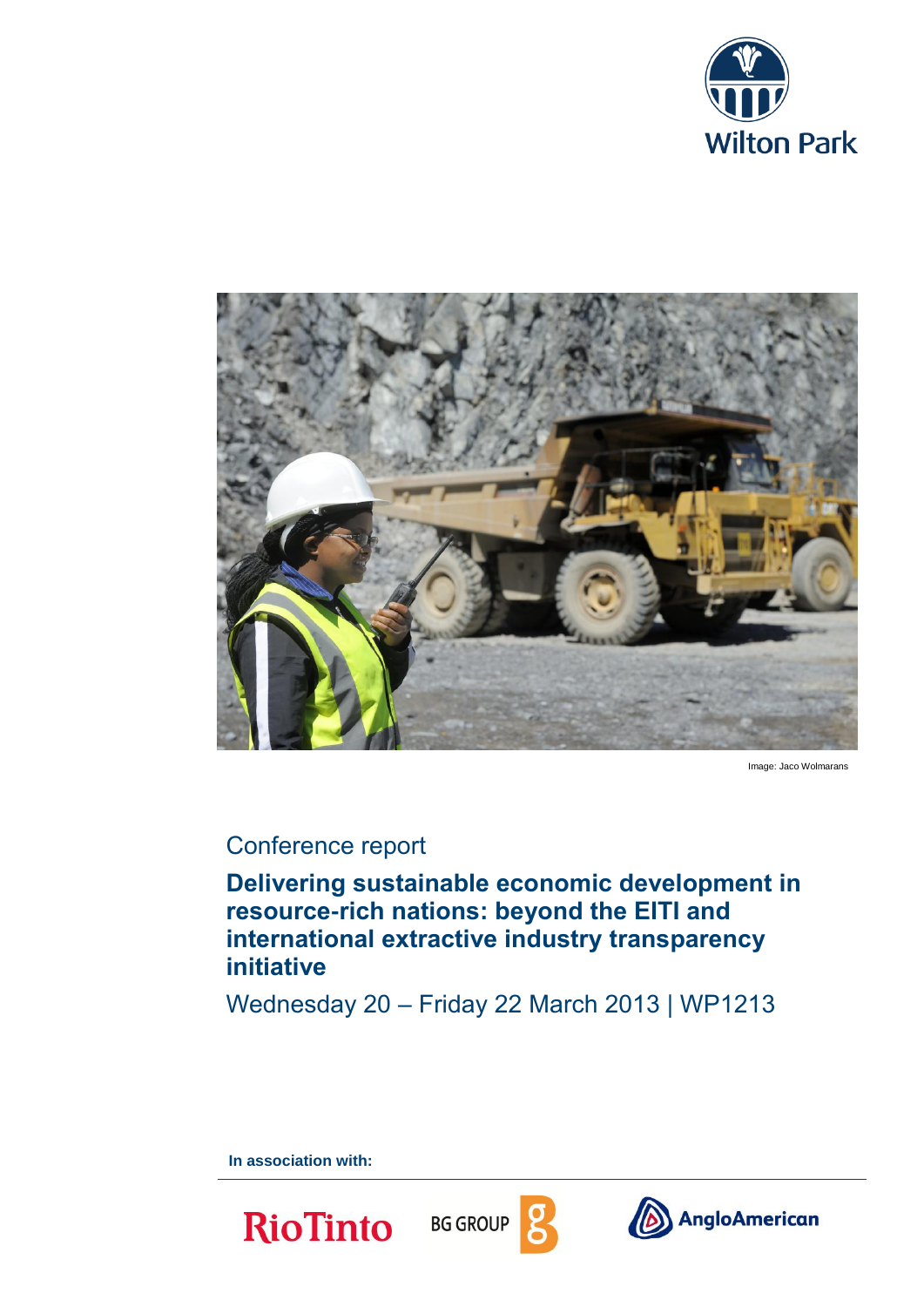

# Conference report

# **Delivering sustainable economic development in resource-rich nations: beyond the EITI and international extractive industry transparency initiative**

# Wednesday 20 – Friday 22 March 2013 | WP1213

In October 2011, the European Commission proposed that EU-listed and large unlisted extractive and forestry companies should publicly disclose their revenue payments to governments worldwide – a revision of the EU Transparency and Accounting Directives mirroring the equivalent legislation of the US Dodd-Frank Act (section 1504) – designed to make business and government more accountable for the reporting and application of payments made and received in the process of fossil fuel, mineral and metal extraction.

With 'open economies, open governments and open societies' at the forefront of international thinking on how to foster prosperity in mature, emerging and developing markets alike, will these measures alone be an effective tool in unleashing the potential of natural resources to stimulate balanced and sustainable economic and social development in resourcerich nations, as well as promoting good governance and transparent institutions? How much should developing states with mineral wealth rely on the power of the private sector to drive economic activity and what impact does this have on the international donor and local civil society landscape? What other initiatives should be considered when seeking to deliver on these same objectives?

This Wilton Park conference offered participants the opportunity to debate the intention and potential effectiveness of the proposed legislation and other programmes in delivering economic prosperity and transparent governance from the perspectives of multinational extractive organisations, civil society and policymakers alike.

### **Key points**

- Tax, trade and transparency are the tools needed to transform the revenues from mineral resources into sustainable development.
- How can resource-rich countries be encouraged to sign up to EITI? It is important for the G8 countries to act quickly and decisively. The G20 countries and BRICs (Brazil, Russia, India and China) also need to participate.
- Reports must be meaningful to all stakeholders (civil society, business and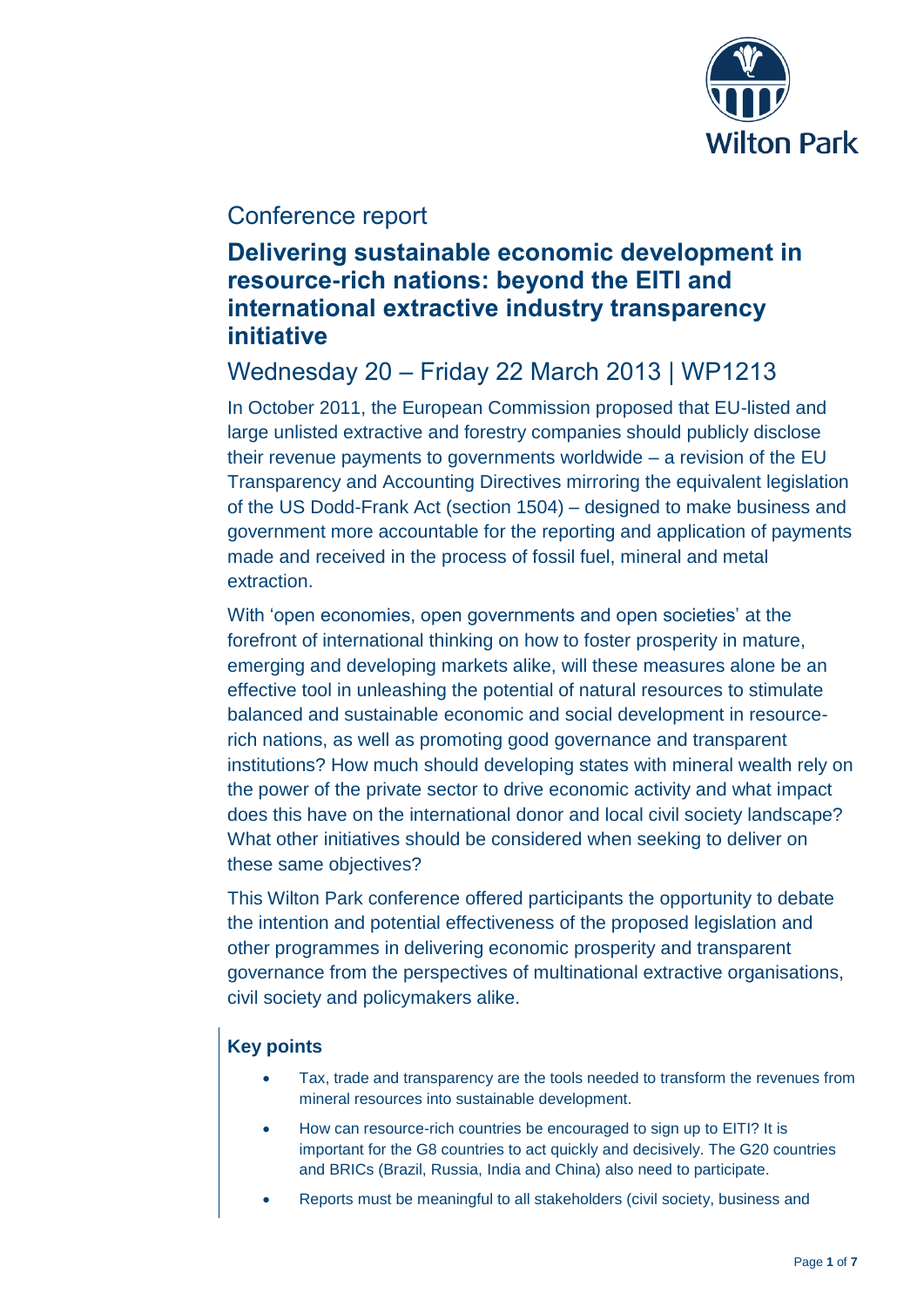government) but at the same time the obligations must make sense for business.

 On 15 June the Prime Minister, Deputy Prime Minister, Chancellor, and Business Secretary, will meet to decide how to frame the debate around national and international policy on tax, trade and transparency.

### **Introduction**

- 1. The 'Dutch Disease' and the 'resource curse' are both well-known phenomena arising from mineral extraction in developing countries. The resource curse is prevalent when there is a rapid acceleration in economic output followed by a subsequent deceleration. The phenomenon occurs when there a lack of political will to manage boom industry revenues in the long term. In other words, developing country governments are content to live in the here-and-now with little regard for the future of the country. Corruption, conflict and bad governance can be prevalent in countries affected by the resource curse. There also tends to be political, economic and geological fragility.
- 2. Substantial investment will be needed if international transparency legislation is to have a significant and long-term impact on sustainable development, including building the capacity of institutions in developing countries, strengthening civil society organisations, regulating bureaucracy and reforming judicial processes. Access to information is required in order to generate and inform the debate. Active participation in procurement is also important.

### **International transparency legislation: a powerful force to drive accountability measures and economic growth?**

- 3. Is the expense of producing reports for Dodd-Frank or the Extractives Industry Reporting Initiative (EITI) justified by the usefulness of the information provided? The information must be useable and the important facts must not get lost in a deluge of data. Reports need to move beyond a simple compilation of numbers. Disclosure must include contracts and licences as most corruption risks occur at the contract stage (environmental issues have come to light as a result of contract disclosure).
- 4. The risk levels of contracts are influenced by the strength of whichever legal framework has been used. A robust legislative framework probably means there are fewer loopholes and therefore fewer risks. Model contracts are optimum. Brazil has open contracting but has little interest in the EITI.
- 5. The challenge is defining the components that everyone agrees should be disclosed. Having an open dataset is important - information must be accessible and user-friendly if it is to improve government and business practice. Those who produce the data should not try and guess how it will be used; the data should be left raw. There are concerns around the implications of aggregating data.
- 6. Countries have implemented the EITI in different ways and therefore the reporting requirements can differ in terms of thresholds and standards. International businesses must contend with global reporting requirements which can mean they must produce two or more reports in different formats, but which essentially include the same information. This duplication might mean that fewer companies voluntarily choose to comply with EITI. Dodd-Frank and the EU Directives also require different datasets.
- 7. Rio Tinto (RT) has voluntarily expanded its reporting to include tax payments for all its activities, not just those which are extractive related. As RT only wanted to produce one report for US & EU legislation they opted not to fully comply with Dodd-Frank regulations whilst awaiting final approval of the EU Directives. RT's reporting costs \$200,000, but subsidiary companies can be utilised to collect and collate data. This helps reduce the overall costs and ensures that all information is captured. This raises the broader question of who should pay for transparency and data generation.

"Transparency is a tool for negotiation between citizens and government."

" The amount of data gathered is of less importance than how the data is used to achieve outcomes. Transparency is the right place to start but the wrong place to stop."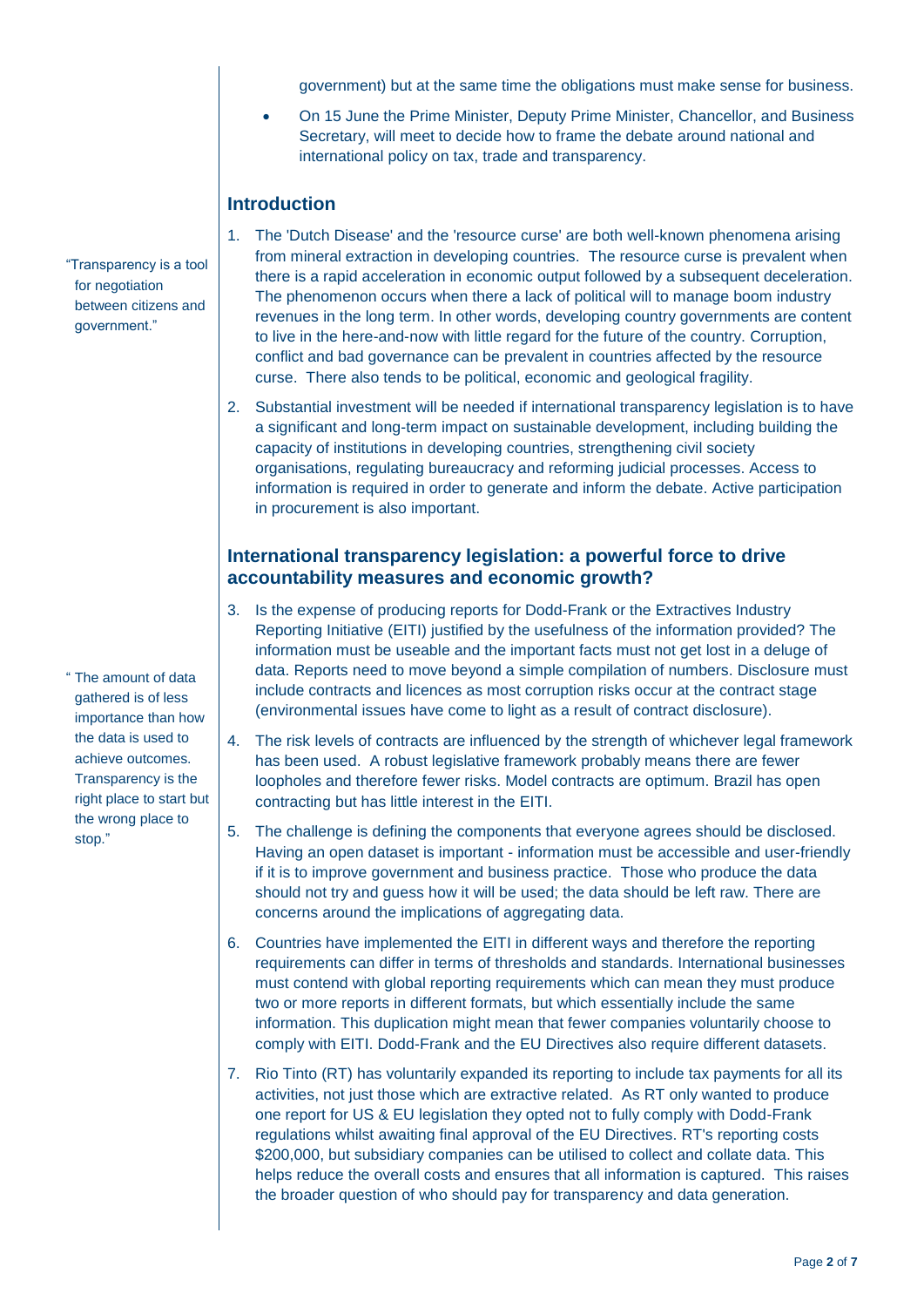"Should a modality be added to the EITI requirements, rather than trying to make the EITI fit all of the reporting requirements."

"The Dutch coal companies operating in Columbia set a threshold so that none of the coal mined was 'blood' coal."

- 8. The extractives companies perceive the EITI as the "gold standard" due to its clarity, consistency and comparability. Producing reports does not require companies to undertake extra research and the "answers" are found in one document. Having said that data provokes questions as well as providing answers.
- 9. Dodd-Frank is less easy. Potential problems with Dodd-Frank include not requiring government-to-company money transfers (typically tax breaks) to be disclosed. For banks, 'projects' tends to mean loans, but the problem is that maximum investments may not be measurable. Other sectors can struggle with interpreting 'project' in their business context; although there is a view that whenever there is a contract there is a project.
- 10. The perspective of the giant oil companies is that conducting business in an open manner is good for business, so compliance with EITI, Dodd-Frank and EU Directives sets a normative standard. However having several different sets of rules and regulations is wasteful so there must be a concerted effort to agree on one global standard. On the other hand, businesses agree that as different types of data are needed by different processes a "one size fits all" approach would fail.
- 11. The mantra should be to keep it simple and use one methodology the EITI. EITI should have a similar status to the unique status of the Global Compact as regards corporations and human rights.
- 12. Project-by-project reporting is only effective if duplicate reporting is avoided and it is made clear what datasets will be used and by whom. It was suggested that it might be preferable to dispense with project reporting because taxes are levied at the entity level so do not fall under any of the current reporting processes. On the other hand a projectby-project approach differentiates between minerals and locations - should different reporting methods apply to different sectors?
- 13. There is also the issue that applies to all voluntary initiatives, which is that those who comply may suffer a competitive disadvantage. This disadvantage is more acutely felt before the voluntary initiative (in this case EITI) has reached critical mass. The EITI applies differently in every country, ranging from mandated (Liberia), to redacted (Brazil) and voluntary (Azerbaijan). Companies can be affected very differently dependent on where they are operating. It is also impossible to make country comparisons. Businesses and countries are very concerned about the lack of a level playing field, but this reflects that it can be easier to negotiate bilateral rather than multilateral solutions. Should companies who do not fully disclose their payments and contracts be subject to penalties? Should countries that do the maximum get some kind of special recognition?
- 14. The Dutch coal companies operating in Columbia set a threshold to avoid "blood" coal. This should lead to better competitiveness and accountability, however what, if any, consequences are there for those companies who do not adhere to the initiative?
- 15. One of the weaknesses of the EITI is its voluntary nature whereas the EU Directives and Dodd-Frank are legally binding. However there is a move to try and make EITI mandatory as well. There should be a review about what is and is not working in different countries.
- 16. The EU Directives may cover both extractive and logging sectors (the proposal to require all payments of €100,000 or more to be disclosed still needs approval). The comprehensive nature of the EU legislation is welcomed. Unlike the US legislation, the EU has a built-in review after three years and this includes a review of country-bycountry reporting. There is pressure to be able to prove that reporting is useful by the time of the review.
- 17. In addition to EITI and the US & EU legislation, the Natural Resources Charter has been established to try to close the gap between transparency for its own sake and transparency leading to better accountability. However more is needed.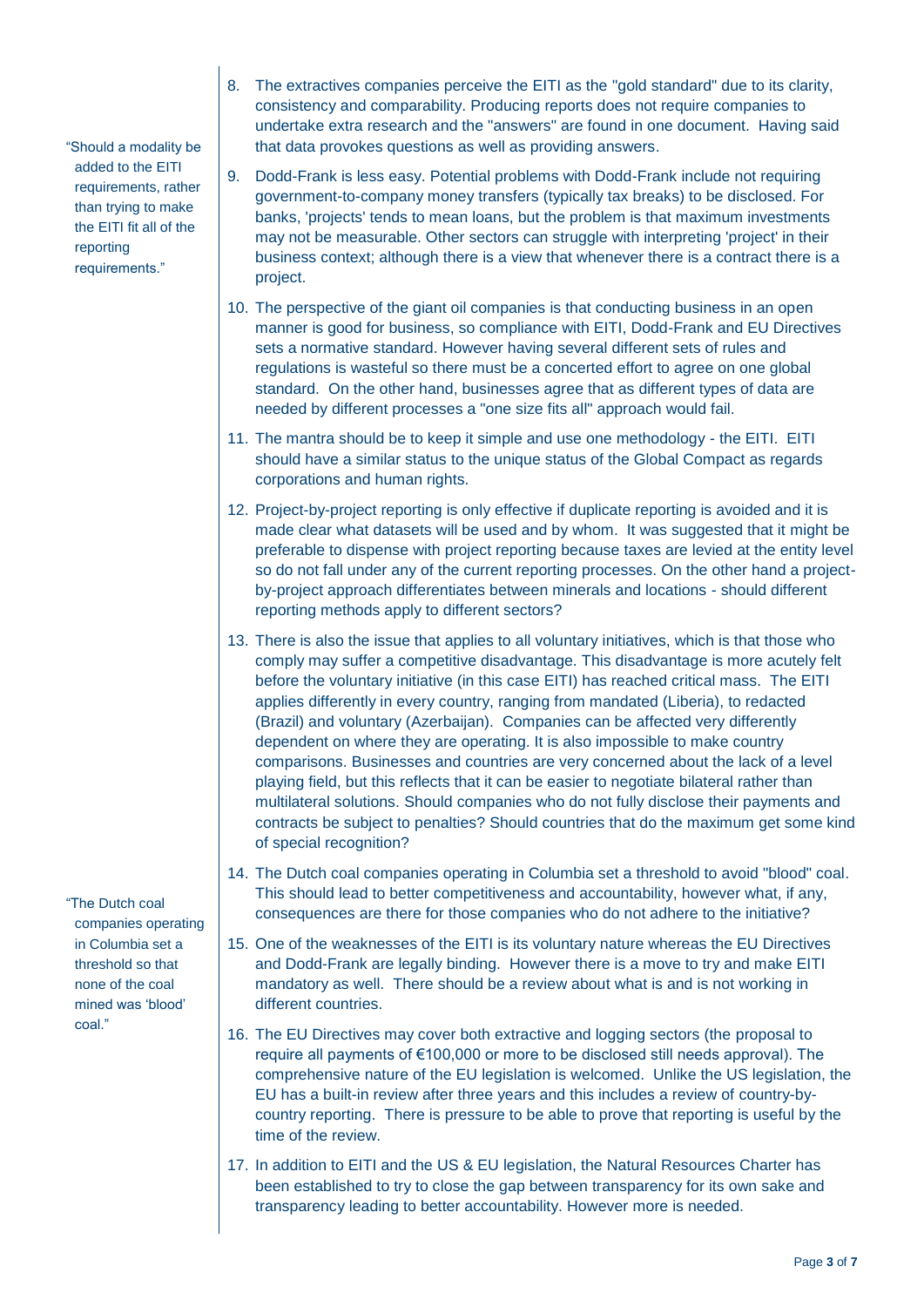- 18. It can be counter-productive to single out industries- it is probably better to take a more comprehensive approach. The role of China cannot be overlooked, particularly with regard to China's growing influence in Africa. China has been known to swap resources for infrastructure.
- 19. One of the big challenges is the lack of a single effective tool to drive transparency but this may be due to the complexity of the issue. The Open Government Partnership, for example, uses general principles of transparency but applies them at a localised country level in order to improve the local situation.

#### **Beyond reporting I: can innovation in aid and partnerships drive extractive sector growth and transparency?**

- 20. The development community and the international finance institutions have explored ways of using their influence to improve governance and reduce poverty. According to civil society, the power of aid is still with the traditional donors but the discovery of mineral wealth in developing countries, as well as the financial crisis, has shifted the balance. For example, Turkey and BRICs have been increasing their exploration and exploitation of mineral resources.
- 21. It is important to remember that the extractives companies have a legitimate voice as they are one of the main stakeholders. Extractive companies view revenue transparency positively but not as a necessity to achieving 85% of their goals in emerging markets. Transparency projects tend to be the responsibility of Corporate Social Responsibility (CSR) departments but CSR does not usually fall within the main business structure which is a fundamental problem and concern. Unlike donor aid, company taxes are mandatory and must be paid to the state, therefore companies are unable to use the threat of withholding taxes in order to force host states to take measures to combat corruption or improve governance.
- 22. Revenue transparency tends to not be high on the agenda of most host countries and this puts companies in a potential dilemma with their primary contractual partners. However companies acknowledge that civil society organisations and the general populations of host countries value transparency. Their interest may flow from concerns about corruption or the environment, even when private investment is delivering in terms of infrastructure and jobs.
- 23. Information is an important tool for negotiation between citizens and governments but there is a challenge in how translate information into action. The G8 hackathon will deal with how to translate trade data into use. The public needs to know how to contextualise the data - what does a good regime look like and is it possible to read between the lines? That being said, it is important to bear in mind that transparency legislation has a deterrent effect, even if that effect is unquantifiable.

#### **Beyond reporting II: institutional reform at a local level that makes a difference**

- 24. Local legislators may not understand international objectives; in fact localised politics can be volatile.
- 25. Indonesian politics are challenging. There have been four years of multi stakeholder dialogue over the problem of licensing. There are 10,200 locally issued mining licences and these companies are only being held accountable to specific districts or provinces.
- 26. The aim of the provision of information is to enable citizens to approach their local government officials and hold them to account in terms of how and where the taxes that were earned from extraction in their area are spent. Transparency is the means to this end, but functioning rules and institutions are also needed in order to get there.
- 27. Nearly 90% of socio-economic projects are carried out at the local level and include supply chain, employment, capacity-building projects for local civil society, welfare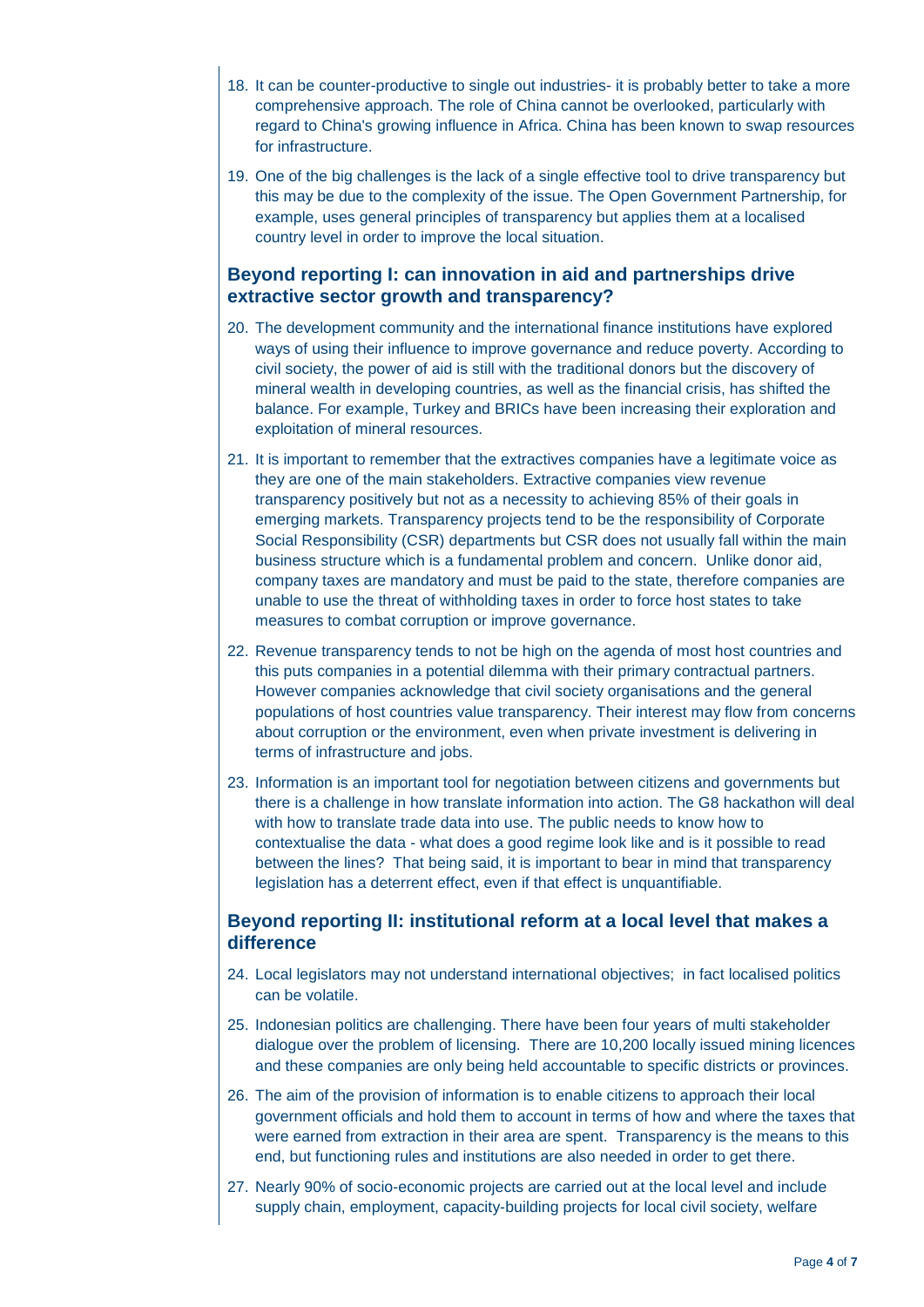(education and health) and enterprise development. In fact welfare projects are particularly important if the jobs that are being created are unsuited to locals because they are so specialised. Companies are cognisant of local needs and so employ a structured approach to local procurement of goods and services. They can also work at a micro level, e.g. in Mozambique road deaths were reduced from 3 per day to zero on a specific highway, and there has also been good work around increasing the lifespan of tyres in order to decrease water pollution. It can be in companies' own interests to reduce diseases like malaria in order to reduce the impact on productivity of their workforce getting sick.

- 28. In many countries access to key information by civil society and the general population is highly restricted by the government. However in Mozambique, for example, lack of access cannot be blamed on the state as computer terminals are made publicly available but are not used. Having said that in some countries low levels of literacy can be a barrier.
- 29. Where local civil society is weak this will limit use of reports. In fact it may unrealistic to rely upon mobilisation of civil society. The capacity of local government must be improved to help ensure that the revenues allocated are used effectively, and to prevent leakage. Corruption tends to be linked with low salaries and old laws. Institutional training is important for all stakeholders, but especially at the local level. This leads to the regulation of business norms and practices and increases social strength. However the cycle of elections can be challenging; when people move in and out of roles the continuity of discussions between stakeholders can break down.
- 30. The Targeted Transparency programme in Mexico works to increase partnerships between the state, civil society and citizens, by providing useful tools to help citizens access and use report data effectively. Predictably, implementation of this programme has not been easy and has required a modification of the culture of government. So far the programme has led to an amelioration of quality of life for the general population which is a step towards the ultimate goal of sustainable development.
- 31. There can be discrepancies between money reported as paid to the state by companies, and the amount of money that is actually received by the state. When millions of dollars "disappear" it can affect the country's credit rating. Budget transparency is not enough and does not tell the whole story. Open contracting and contract transparency are required.
- 32. One way to improve local capacity is to create capacity-building toolkits, tailored to target audiences and the local situation. This will allow local civil society organisations to focus on the impact of the extractive sector on the local population. Capacity building must be government-led but there is also a role for companies.
- 33. Transparency processes are not just a technical exercise; it is important not to lose sight of the power of politics in the revenue transparency debate.

#### **Beyond reporting III: how can better fiscal transparency and governance be leveraged to enable resource-rich markets to attract more development capital and expand multilateral trade?**

- 34. When it comes to investment and development of extractives there is a coalition of the willing whose primary challenge can be to overcome the restrictions imposed by dependency on outside funding. One of the problems that host countries have is that they are starting from a position of weakness. There may not be a long-term investment strategy and negotiating capacity may be weak. The Natural Resources Charter takes a scorecard approach and seeks to provide the necessary tools to government and civil society to help them avoid mismanagement.
- 35. Companies need to take care not to become complicit with corrupt governments. On the other hand it should not be companies' responsibility to monitor or justify how the taxes they have paid have been used, and companies are not responsible for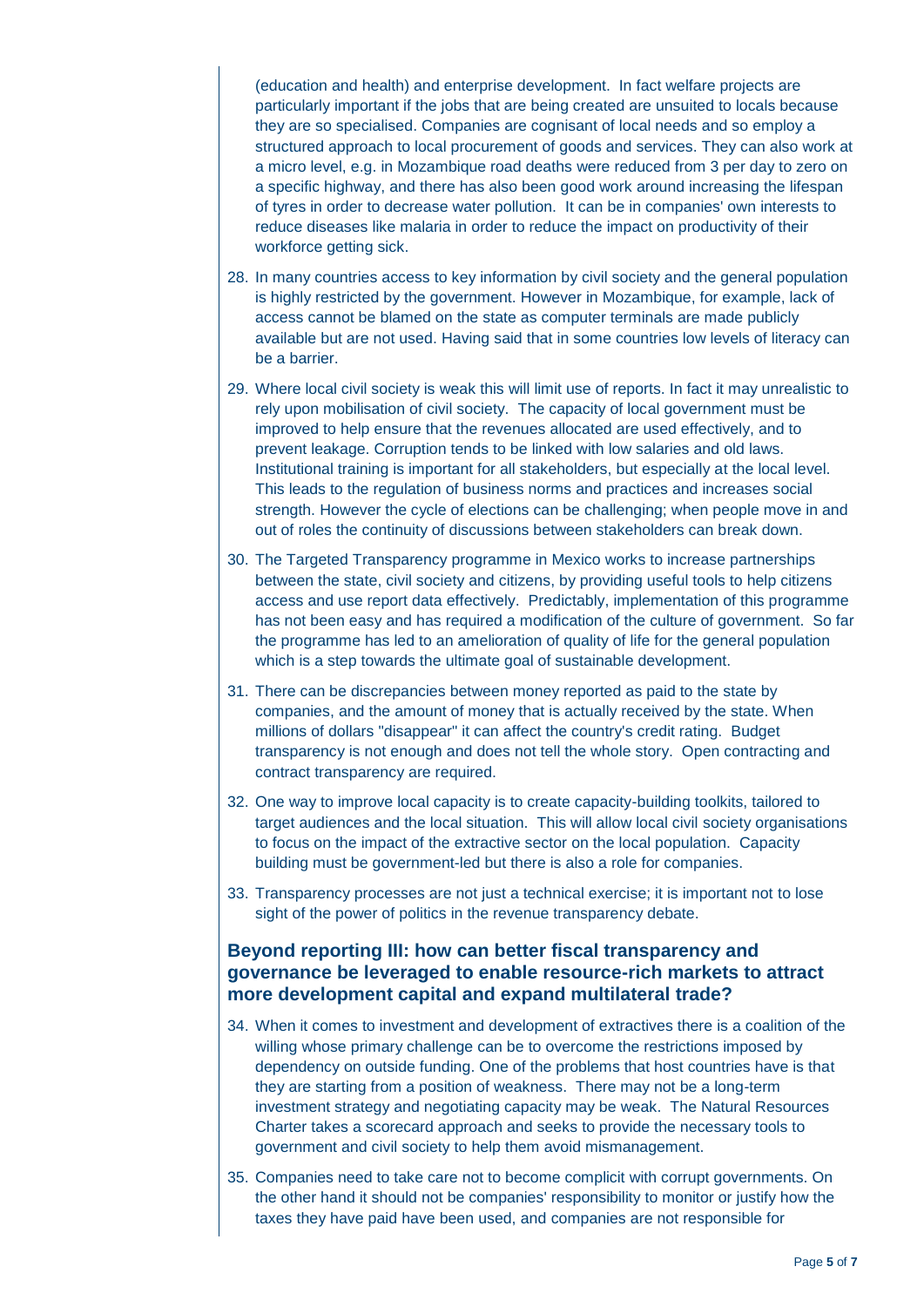developing national infrastructure plans.

- 36. Investors can take a very different attitude towards transparency due to the nature of their role and interests. The bottom line is that investors can be solely driven by profit. Transparency and opacity of accounting can be unattractive to them if their priority is obtaining the least risk possible. Disclosure of contracts risks those contracts being renegotiated. On the other hand reporting can be seen as reducing risk, e.g. it helps avoid dual taxation. Many investors see Dodd-Frank as a positive, so investor needs and transparency are not necessarily incompatible. Investors are coming under increasing pressure to look at issues like environment management, health and safety, community engagement, etc.
- 37. EITI compliance can lead to better credit ratings, which means easier borrowing. There is an incentive for resource-rich countries to improve their sovereign debt rating. Credit ratings agencies can give ratings that don't fully capture conditions in a given country, e.g. Russia gets high ratings because it pays its debts, but the ratings don't reflect corruption levels in Russia

#### **Making transparency work to deliver development**

- 38. As one of the leading agencies in extractive industry investment, the World Bank has the advantage of being an investor, stakeholder and process developer for the extractive industries. The African Development Bank is also demanding better management in extractives. They believe that good management leads to better development outcomes and transparency is one of the facilitators. However the fear is that transparency will make life even harder for those who are negotiating on behalf of the developing world. Anglo American and other big companies tend not to invest in countries which are being observed by Global Witness. Another major concern is that alternative funders may not share the same priorities.
- 39. The Financial Action Task Force (FATF) is tackling transparency in tax, beneficial ownership, aggressive tax avoidance and tax evasion. Tackling these issues is fast becoming 'the new normal'.
- 40. Up to 25 countries could implement petroleum contract disclosure legislation, including Nigeria which is one of the most important resource-rich developing countries. Countries need help understanding these contracts and with monitoring their performance over time. In fact openness of contracting may make it difficult for countries (and companies) to negotiate subsequent contracts, which can lead to reluctance to disclose.
- 41. Will better transparency lead to a reduction in corruption? This will depend on the level of transparency. To have the best chance of achieving this outcome there must be contract transparency, as well as transparency of country-to-company and company-tocountry payments. It is also queried as to whether the unregulated stock exchanges will grow in importance and whether they will implement transparency requirements.
- 42. It is important to keep in mind that all extractive sector stakeholders seem to want the same overlaying features but views about the practicalities of how to achieve this often significantly differ. When it comes to the detail should governments, corporates or NGOs hold the pen?
- 43. There is concern about how smaller companies are able to comply given their lower capacity. So should the data requirements be proportional to size? Most are willing to comply with full disclosure if a partner government requests it, as long as the information disclosed is high level However, gaps appear when small companies sell their rights to larger ones and the difference in the concessions received are not captured - also known as "flipping". There are examples of legislation effectively tackling "flipping" in the context of land deals.

" Will transparency become the new norm?"